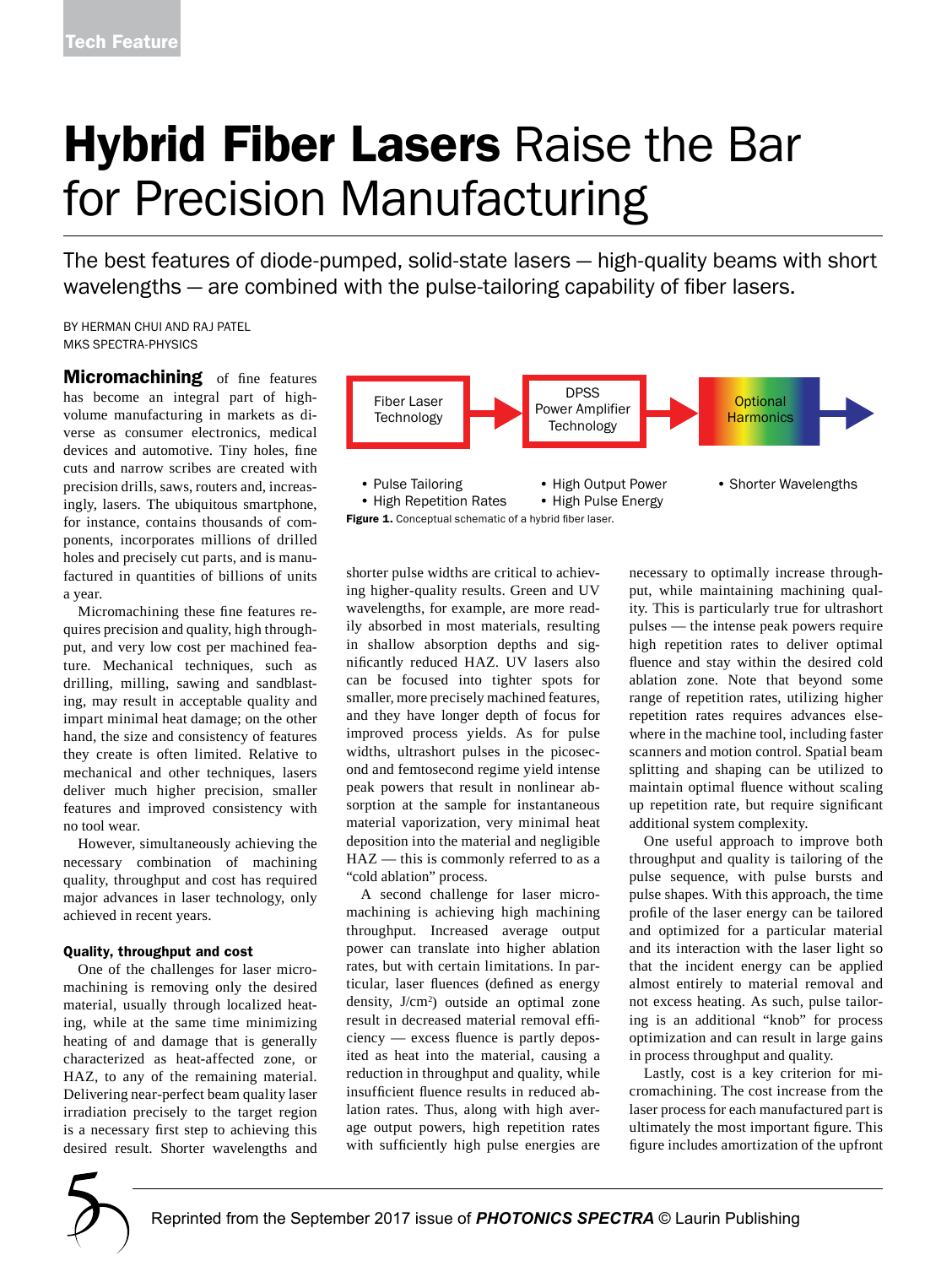laser cost, cost of operation, lost productivity from downtime, and process yield. Thus, in addition to the upfront laser cost, laser reliability is of critical importance as are serviceability and cost of service. Process yield losses also directly contribute to the total cost increase and can be minimized with high process stability over time for any particular laser and consistent performance laser to laser.

## DPSS, fiber or both

To address these critical requirements, new laser technologies offer new capabilities. In particular, diode-pumped solidstate (DPSS) lasers have become the primary technology for micromachining, delivering excellent machining quality by generating a high-quality beam with short wavelengths in the green and UV when combined with harmonic crystals as well as ultrashort pulses. In recent years, DPSS lasers have made significant strides in machining throughput with average power scaling upward as much as an order of magnitude across product categories from UV nanosecond to ultrashort pulse lasers. Similar dramatic improvements in DPSS laser cost and cost of ownership have also been made, with corresponding advances in reliability, stability and consistency.

Fiber lasers, on the other hand, have become the dominant technology for macroprocessing and laser marking. For micromachining, fiber lasers have been widely adopted for less-demanding processes and materials that can utilize infrared wavelengths and longer pulse widths, while benefiting in some cases from fiber lasers' ability for pulse tailoring and operating at higher repetition rates. However, fiber nonlinearities have, to date, made it difficult to achieve the shorter pulse widths, high pulse energies and shorter wavelengths needed for higher-quality micromachining. R&D work is ongoing to reduce fiber nonlinearities including in the fields of large mode area and photonic crystal fibers.

One of the most recent approaches for micromachining lasers is to combine fiber and DPSS laser technologies. Hybrid fiber lasers can take advantage of the strengths of each individual technology, utilizing a fiber laser front end operating below the fiber nonlinearities for pulse tailoring capability and the ability to operate at high

repetition rates (Figure 1). With a DPSS back end, hybrid fiber lasers can achieve high average powers, short pulse widths with high pulse energies, and short wavelengths. With these capabilities, hybrid fiber lasers can deliver both high machining quality and throughput. As an allsolid-state technology, hybrid fiber lasers can also be engineered for excellent reliability, consistency and cost.

## Micromachining silicon, ceramics

To illustrate the result of laser technology developments, several applications demonstrate the capabilities of hybrid fiber lasers and how they translate into advances in micromachining. The three cases below span nanosecond, picosecond and femtosecond pulse widths and their applications.

For high-speed, high-resolution color printing, ink jet print heads deliver ink through slots that are laser micromachined into a silicon wafer. A green q-switched nanosecond DPSS laser is

historically the standard process to achieve the required high-volume, high-quality, low-cost manufacturing result. Silicon micromachining tests compared this baseline process with a high-power, nanosecond hybrid fiber laser operating in the green<sup>1</sup>. The baseline trench depth of 73  $\rm \mu m$ was achieved in a multiscan process with an effective average scribing speed of 30 mm/s. Pulse tailoring — possible with the hybrid fiber laser technology — was used to generate pulse bursts with varying pulse widths, sub-pulse count and separation. Results from the study (Figure 2) clearly show that much deeper trenches — as much as 2.7 times that of the baseline process — with excellent machining quality could be created by optimizing the hybrid fiber laser parameters and pulse tailoring.

As a second example, we consider brittle materials such as glass, ceramics and crystals, which are historically difficult to machine with good quality and high throughput. Traditional mechanical pro-

PS September 2017



Figure 2. Scribing speed in silicon for MKS Spectra-Physic Quasar nanosecond hybrid fiber laser process (green) normalized to that for a traditional Q-switched laser (blue).



Figure 3. Brittle materials - 200-µm-thick Corning Willow glass (left), 150-µm sapphire (center) and 200-µm alumina (right) - cut with MKS Spectra-Physic IceFyre picosecond hybrid fiber laser.